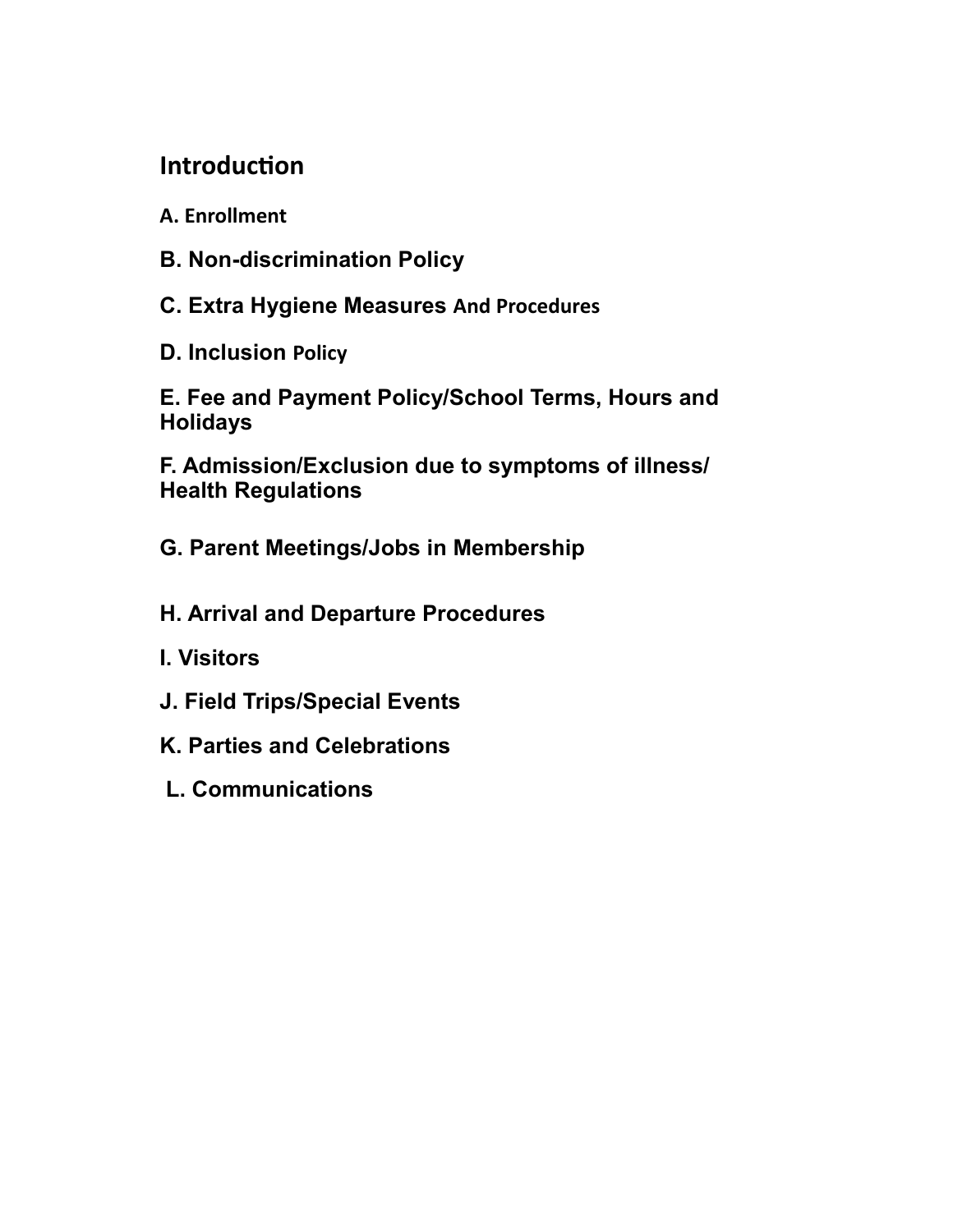#### **Introduction**

#### **Dear Parents,**

**As we are getting ready to reopen after being closed for nearly 6 months, we want to make sure we are all on the same page. While we know this can be a fearful time since none of us have ever experienced this before, the teachers and Parent Executive at Pied Piper Preschool are committed to providing a quality program that is safe, educational, child-friendly, and fun!** 

**While many things will seem different with new procedures in place for safety for all of us, this will still be an environment that fosters nurturing and meaningful interactions. It is our goal to draw out and inspire the best in our students as we provide them with opportuni**ties to create, explore, and learn within our "new normal" quidelines **as laid out for us by ministry.** 

**This handbook will lay out the changes as we enter the next phase from this COVID-19 pandemic. This situation is unprecedented and is constantly evolving, so all changes included in this handbook will**  remain as the "new normal" until further notice. We will make sure **that all changes are realistic and feasible for staff and children by following Hamilton Public Health guidelines as well as those put forth by the Ministry of Education. Please be sure to read through this and sign and return the last page electronically.** 

**Please feel free to contact us if you have any questions about the policies and procedures that are outlined in this Parent Handbook. They are in place to ensure that Pied Piper Preschool remains a safe and happy place for your family.**

#### **Sincerely;**

#### **Lisa Timofejew R.E.C.E**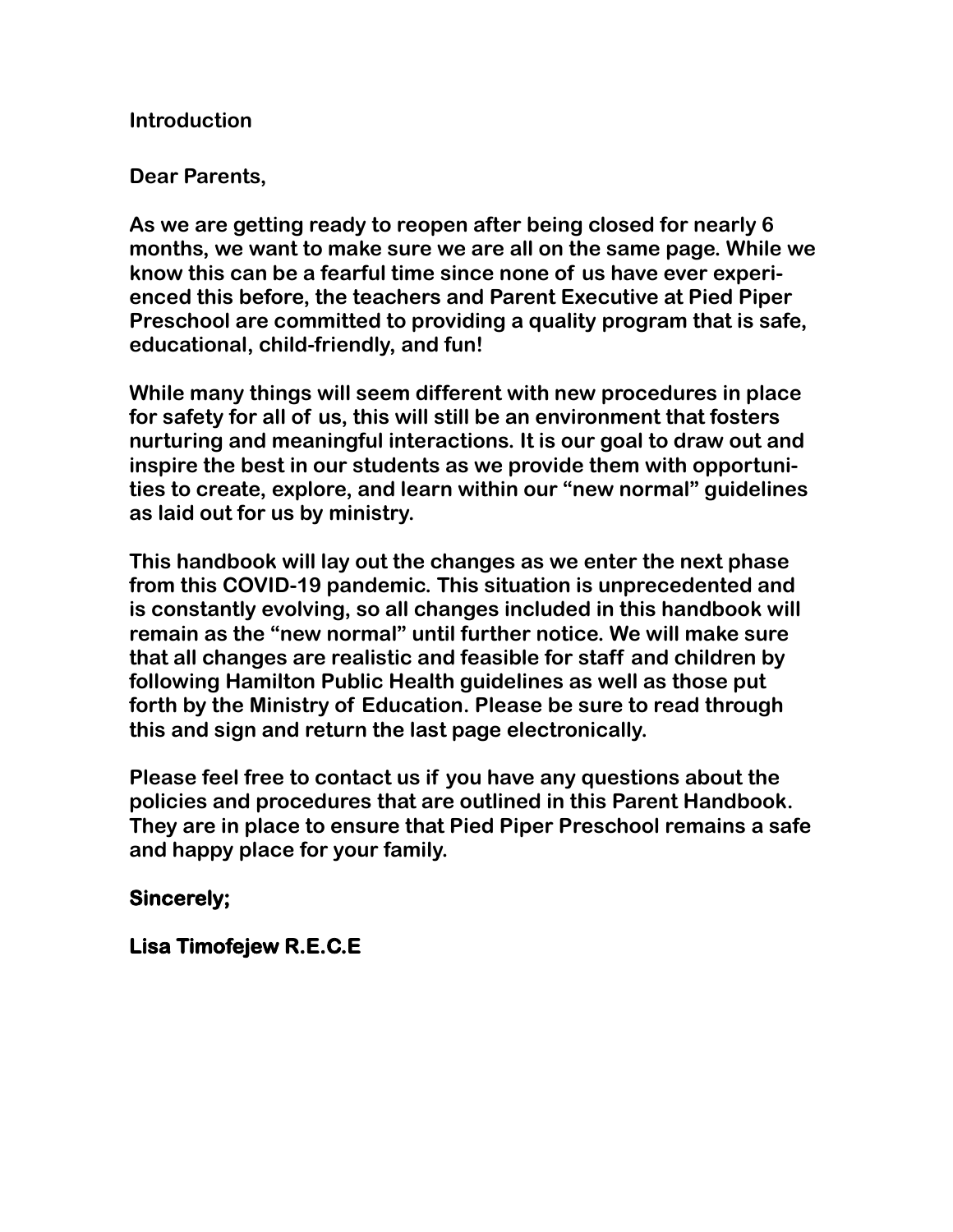#### A**. Enrolling Your Child**

**Before enrolling any child, parents or guardians must schedule an appointment with the Teachers for a virtual tour, and the child(ren) can accompany the parents in a virtual online interview. We believe this provides both the parent and the Teachers the opportunity to clearly convey their expectations of Pied Piper Preschool and go through our enrollment package one-on-one. Upon the decision to enroll your child, parents or guardians will be provided with a Registration Package, all schedules and protocols, as well as a copy of our handbook. Unless previously completed and submitted, all forms would be filled out electronically and sent through email or mailed in.** 

#### B**. Non-discrimination Policy**

**Admissions to Pied Piper Coop Preschool shall be made without regard to race, color, religious creed, ancestry, national origin, disability, age or gender.** 

#### **C. Extra Hygiene Measures and Procedures**

**1. Handwashing: As soon as students arrive to the classroom, they will wash their hands properly. Hands will also be washed throughout the day and more frequently with soap and water for at least 20 seconds. Hand sanitizer will be used for our classes when soap and water is not available. Sanitizing stations are located throughout our facility.**

**2. Sanitizing/Disinfecting: All hard surfaces will be wiped down throughout the day, before and after use as well as at the end of each day. Any toys**  that go into a child's mouth will be put into the disinfecting process as per **usual. All surfaces and toys will be sprayed prior to leaving the room throughout the day. All communal sensory bins, soft toys, pillows, dress-up clothes will be put away during this phase of opening.**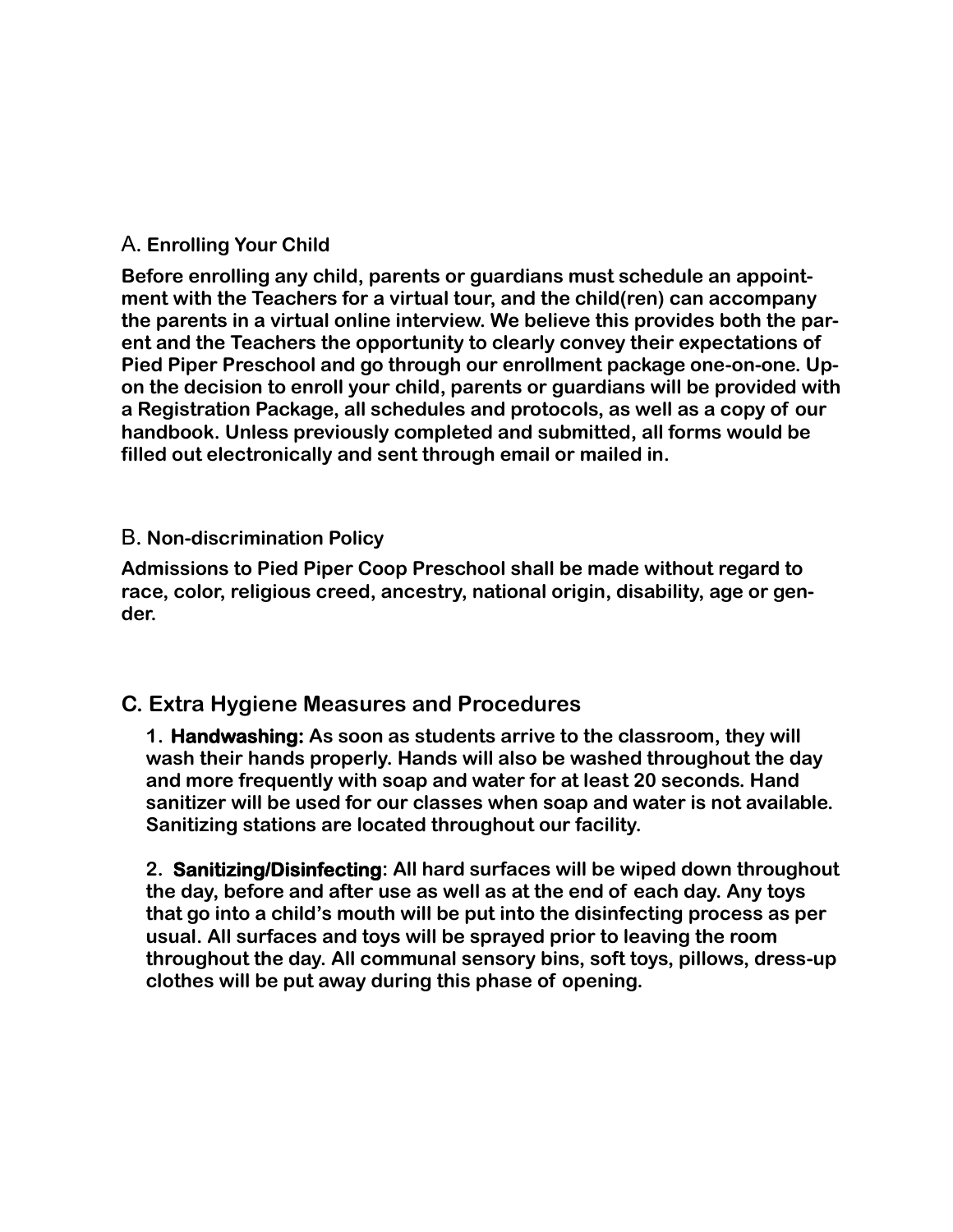**1. Mask And PPE: Each staff member will be provided masks, as well as a face shield to wear each day. If gloves or gowns are needed for any reason, staff will be provided those as well.**

**2. Physical distancing: Each classroom will be set up to encourage play areas and activities that give the children physical space to play. Each** class is considered a "cohort". Each cohort will physically distance from **other cohorts to assure safety. Children within each class will be encour**aged to give their friends "space to play" and will not be required to wear **a mask when they are in their designated classroom, on the playground during their designated time, or in the bathroom. Classes will not intermix and will be with the same teachers as much as possible. All staff will wear masks while in program.**

**3. Outdoor & Indoor Footwear/Extra Clothing: All children will take their outdoor foot wear off and place them in their cubby before entering the classroom. A separate pair of shoes will be placed in/accessed from their** cubby. Children and teachers will be allowed to bring in "indoor shoes" to **wear in the classroom only. Since children spend time on the floor, we want it to be as clean and safe as possible. Also, please provide a change**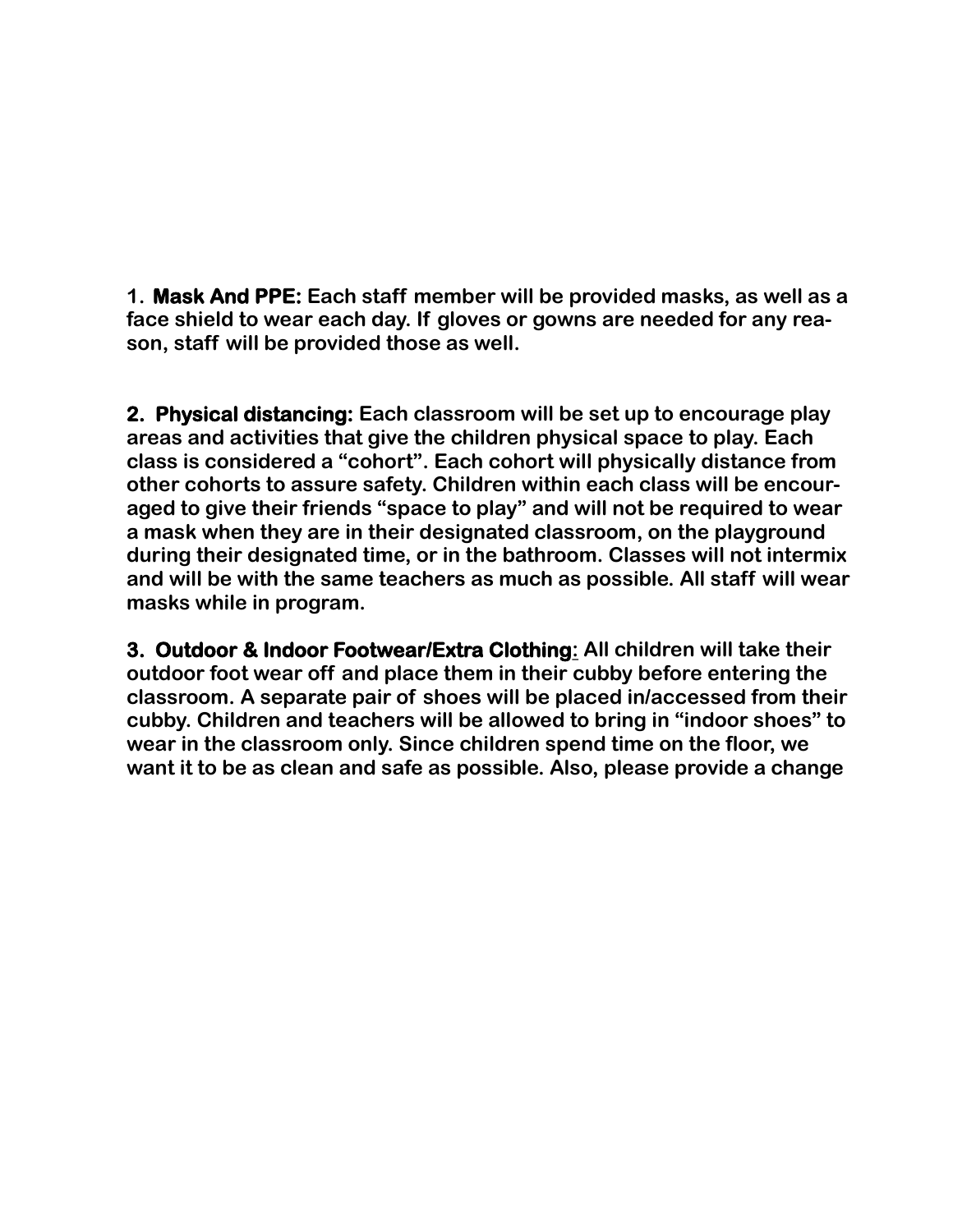# **REDUCE THE SPREAD** OF COVID-19

## **WASH YOUR HANDS**



## **HOW TO SAFELY WEAR A MASK OR FACE COVERING**



wash your hands and<br>place hair away from<br>your face.

Change the face

se it

hamilton.ca/coronavirus

covering as soon as i<br>gets soiled or damp.



over your nose and<br>mouth, making sure

**Remove it without** ching the outside<br>of the mask.

touch

e are no gaps and<br>it fits snugly.



**Avoid touching your fac** Do not leave the mask on your neck, forehead o<br>hanging from your ear.



cloth masks before wearing agair Wash your hands & clean any<br>surfaces the dirty mask touches.



## **HELP STOP THE SPREAD** OF COVID-19



## **KEEP A 2M DISTANCE**

between yourself and others who don't live in your house. If you can't keep your distance, consider wearing a non-medical face mask.

hamilton.ca/coronavirus

**See Hamilton**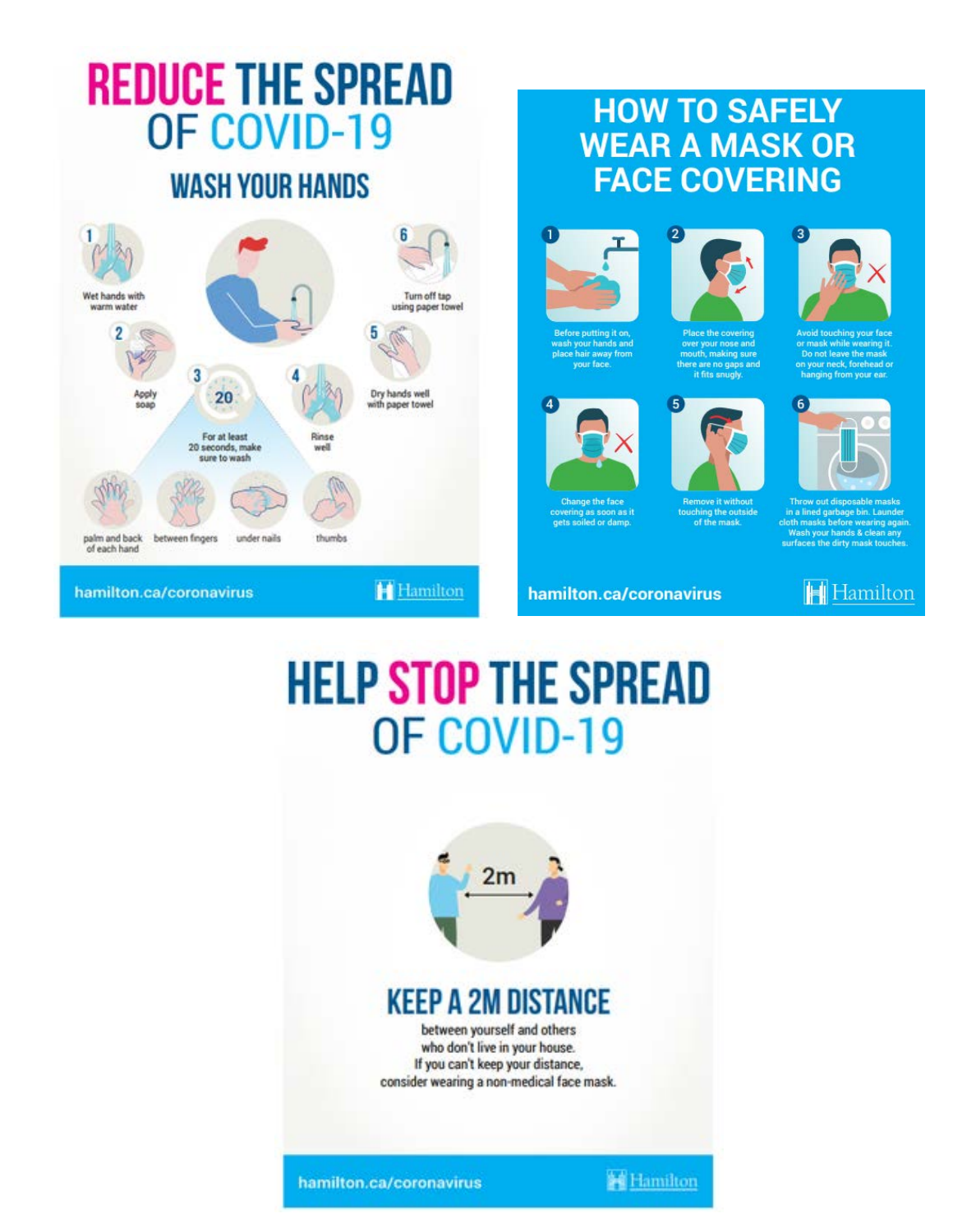#### **D. Inclusion Policy**

**To the greatest extent possible, children with disabilities will be included in the full range of activities and services typically provided to children at our center by making necessary modifications to meet the child's special needs.** 

#### **E. Fee and Payment Policy/School Terms, Hours and Holidays**

**Pied Piper enforces the following policies and procedures for tuition payments:** 

- **1. Monthly fees are cashed on the first of each month or the closest Friday.**
- **2. A \$40.00 fee will be charged if a payment is declined.**

**3. There shall be a registration fee of \$125 for each child (this includes the compulsory insurance fee as well as the snack fee for the year.)**

**4. The school year shall commence once the teachers have completed their reopening training, the classrooms and school environment have been adapted to reflect all the current health requirements, Hamilton Public Health has conducted its mandatory pre-reopening inspection, all parents have received and are in agreement with all new policies, and procedures and (barring any unforeseen circumstances) will continue until the first Friday in June.**

**5. The Public School Holidays (Thanksgiving, Christmas Break, Family Day, March Break, Easter, Victoria Day) shall be observed with the exception of Board of Education P.A. Days.**

**6.** If you need to withdraw your child's enrollment, a two-week notice is to **be given to the Executive Board Treasurer and President. A parent may be** required to withdraw their child due to the child's inability to adjust or the parent's failure to adhere to the by-laws or a parent causing duress in the **school. In this case, the two-week withdrawal notice shall be waived.**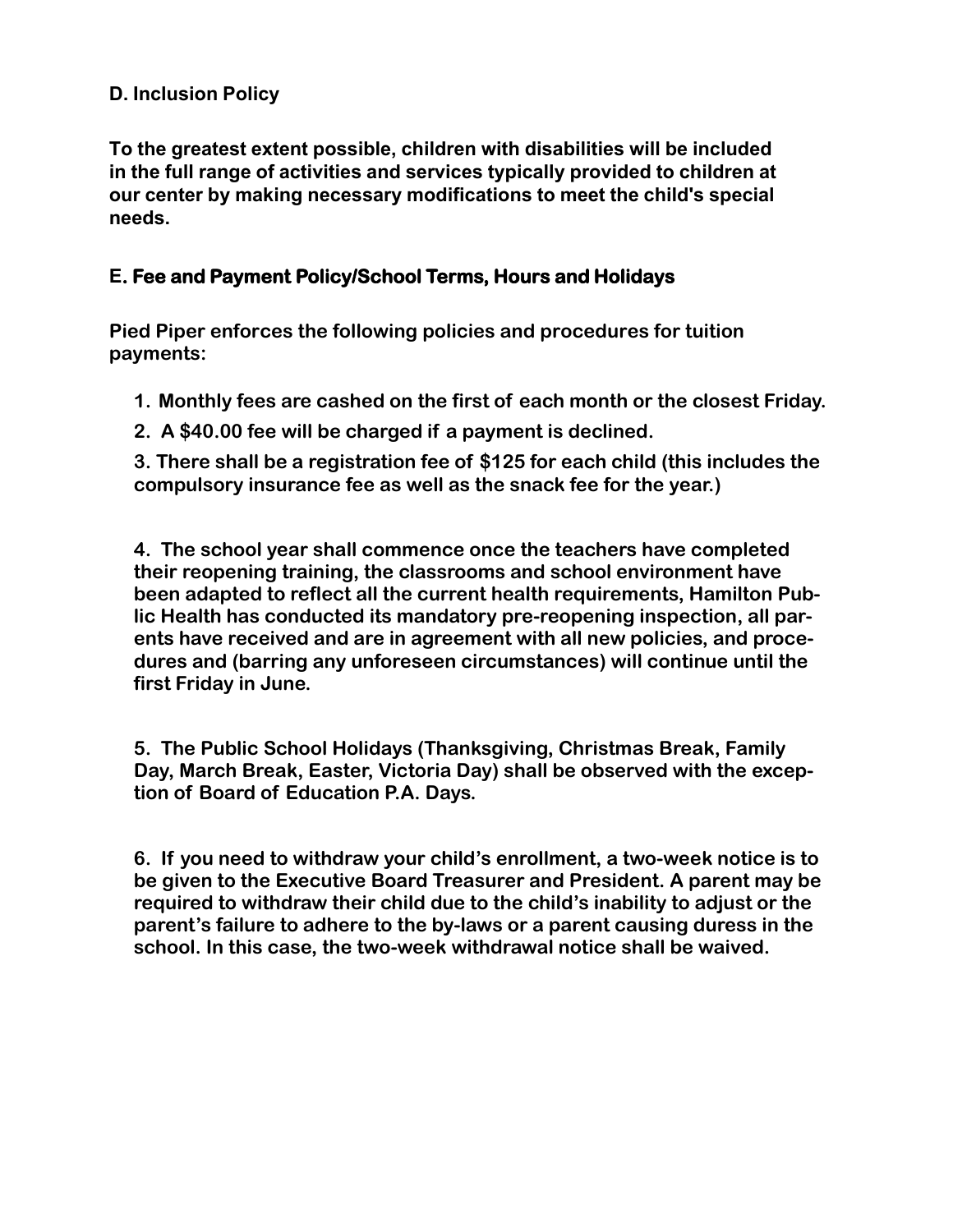#### **F. Admission/Exclusion due to symptoms of illness/Health Regulations**

**1. A complete and up to date Vaccination Form is required for each child.**

**2.** It is extremely important that parents monitor their children's health, **keep their children home at any sign of fatigue or ill health, and report signs of illness to the school.**

**3. Children who are obviously ill with fever, diarrhea, vomiting, green-runny nose, puss/oozing eyes, disease or condition (i.e.- ringworm, head lice, chicken pox, measles, mumps, pink eye, fever over 100 degrees, etc.) will not be admitted to the program. It is a danger to other children and staff mem**bers at our facility. If you have any doubts about your child's health, please **call us at 905 383-6320 or email info@piedpiper@gmail.com,. If your child appears to be sick or has any of the above while at school, we will isolate the child (under supervision) and notify the parent or guardian immediately, and it is necessary that the child be picked up.** 

**4. If a child is showing COVID-19 symptoms (fever, cough, shortness of**  breath) OR if you've been in close contact with a person or child testing **positive for COVID- 19, you must keep your child home. They must be isolated for a minimum of 7 days after symptom onset, and 72 hours after their fever resolves without fever-reducing medicines. For most, this will be 14 days after the household contact with COVID-19.**

 **5. We ask that all parents and staff let us know of any potential exposure immediately. A potential exposure means being a household contact or having close contact within 6 feet of an individual with confirmed or suspected COVID- 19 for at least 10 minutes. The timeframe for having contact with an individual includes the period of 48 hours before the individual became symptomatic. If there is a positive case of COVID-19 in a child or an adult who has been present in the childcare center, we will inform Hamilton Public Health and our parents.**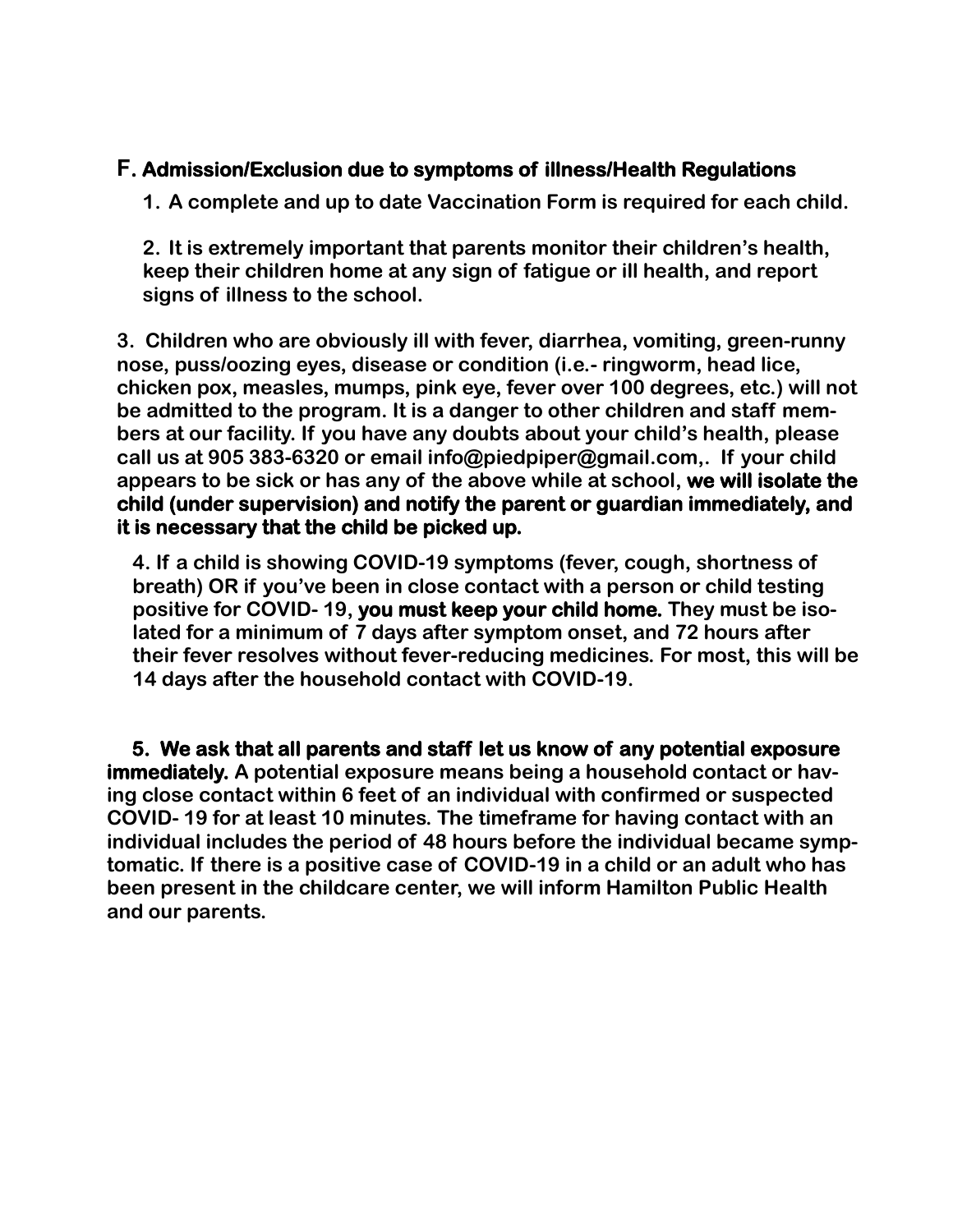#### **G. Parent Meetings/Jobs in Membership**

**As a Cooperative, we have approximately three Parent Membership meetings throughout the school year. While in this phase of operation, meetings will most likely move to an online format. Ie "Zoom"** 

As a Cooperative, each member is required to preform a "job" within the membership. A new list of "job" options detailing their responsibilities will be made **available.** 

#### **H. Arrival and Departure Procedures**

**Our program is operational from 9:00am – 12:00 pm, Monday through Friday. While operating in this phase, days may be reduced and drop-off times will**  be staggered. Upon consultation, you will be given a time between 8:45 -9:15am to drop off and between 11:30am – 11:45am pick up. All children **must be dropped off by 9:15am. Please only come at your designated dropoff or pick-up time to keep everyone safe. If you see another family being checked in, please be patient during this time.** 

#### **Drop-Off Procedures**

**One at a time and observing physical distancing, at your scheduled drop-off time, bring your child into our health check area (just outside the front doors under the picnic shelter). Guardian MUST wear a face covering/mask and sanitize hands upon arrival in order to sign off on the screening check. Our check-in staff will do a visual assessment and you will be asked a series of yes/no questions regarding symptoms and travel. Your child will get their temperature taken and logged. If it is below 100.4F/38C, our runner will take your child to his/her classroom.** 

**We ask that the designated drop-off and pick up person not be a ´vulnerableµ person (older person such as grandparent or person with a serious underlying medical condition). If this is a concern please make arrangements with Lisa or Jenn to meet at the vehicle.**